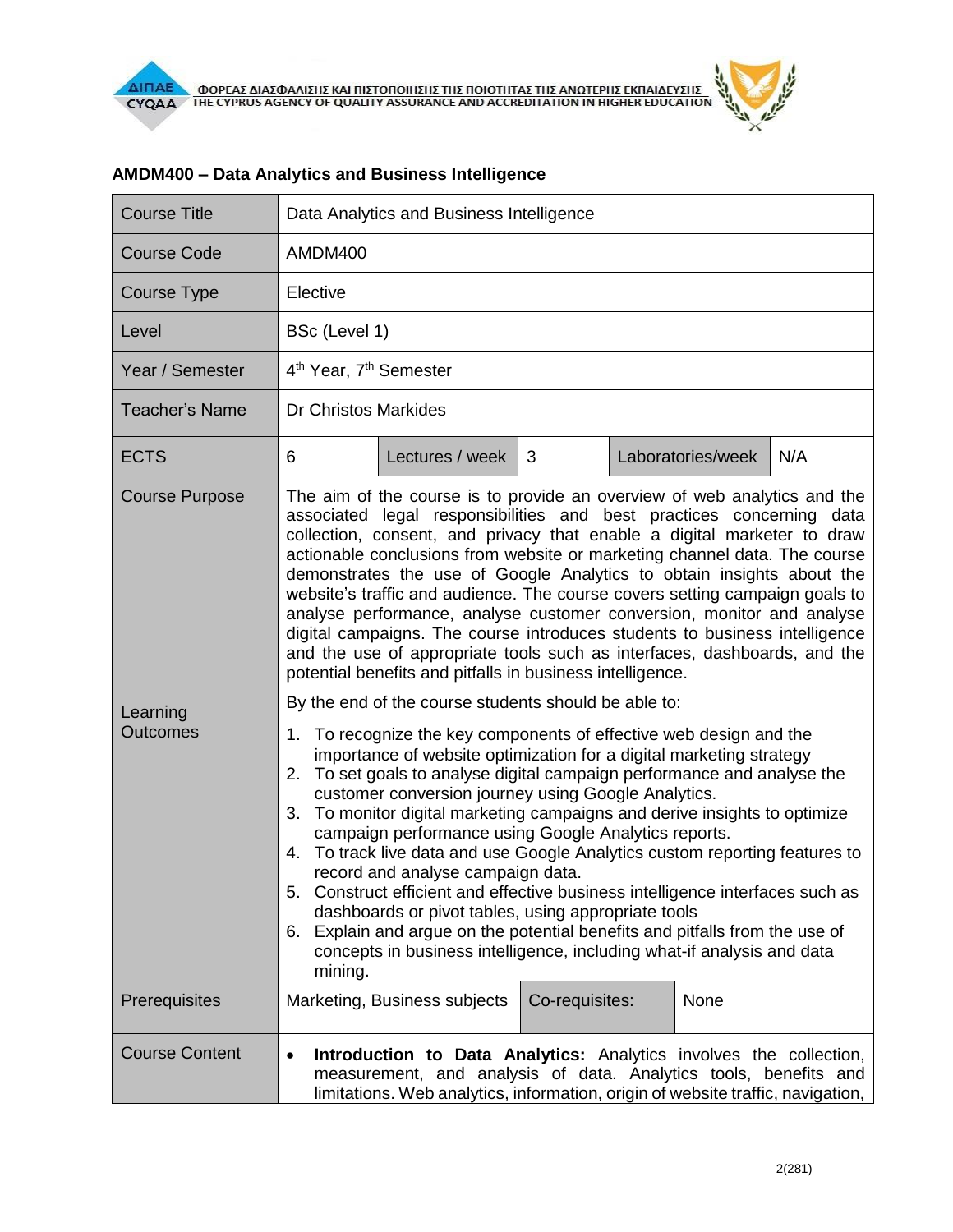interaction, time spent, content and page clicks, optimise performance, measuring and acting on data trends, using analytics, setting goals, conversion rate, transactions, and revenue. Legal implications of data analytics.

- **Introduction to Google Analytics:** Google account, tracking code, Google Tag Assist and Google Tag Manager, properties and settings, sessions and views, analysing traffic and using filters, sharing information and risks, linking to other tools and Google Ads.
- **Setting Goals with Google Analytics:** Defining goals and measuring conversion, types of goals and templates, add goal conditions, creating session duration goals, engagement goals, event-tracking goals, and non-standard goals, and 'smart-goals' with Google Ads, and setting up goal funnels.
- **Monitoring Campaigns:** Using GA key reports and dashboards for monitoring, producing audience reports, acquisition report, Geo report, GA report, behaviour report, events report, conversion report, and multichannel report.
- **Analysing and Recording Data:** Analysing data using GA, custom reports, annotations and segments, tracking data effectively, using KPIs and monitoring information, Identifying and establishing appropriate indicators, monitoring performance, and early warning systems.
- **Introduction to Business Intelligence:** Building appropriate BI interfaces, productivity tools such as Microsoft Excel to build pivot tables, score cards, and dashboards, analysing information and extracting important information. Using BI interfaces for what-if analysis. Data aggregation and disaggregation mechanisms – writebacks. Use of Data Mining in BI.
- **Teaching** Methodology The taught part of course is delivered to the students by means of lectures, conducted with the help of computer presentations. Lecture notes and presentations are available through the e-learning platform and the web for students to use in combination with the textbooks.

Lectures supported by power point presentations, application demonstrations (based on Google Analytics, Google Ads, and MS Excel) and class discussions. Class demonstrations will focus mainly on the use of Microsoft Excel for data analysis provided existing data sources.

| Bibliography | Textbooks:                                                                                                                                                                                    |  |  |  |  |
|--------------|-----------------------------------------------------------------------------------------------------------------------------------------------------------------------------------------------|--|--|--|--|
|              | Sharda R., Delen D., Turban E., "Business Intelligence, Analytics,<br>and Data Science: A Managerial Perspective", 4th Edition, Pearson,<br>2019, ISBN: 978-9353067021.                       |  |  |  |  |
|              | Hemann C., Burbary K. "Digital Marketing Analytics: Making Sense<br>$\bullet$<br>of Consumer Data in a Digital World", 2 <sup>nd</sup> Edition, Que Publishing,<br>2018, ISBN: 9780134998657. |  |  |  |  |
|              | References:                                                                                                                                                                                   |  |  |  |  |